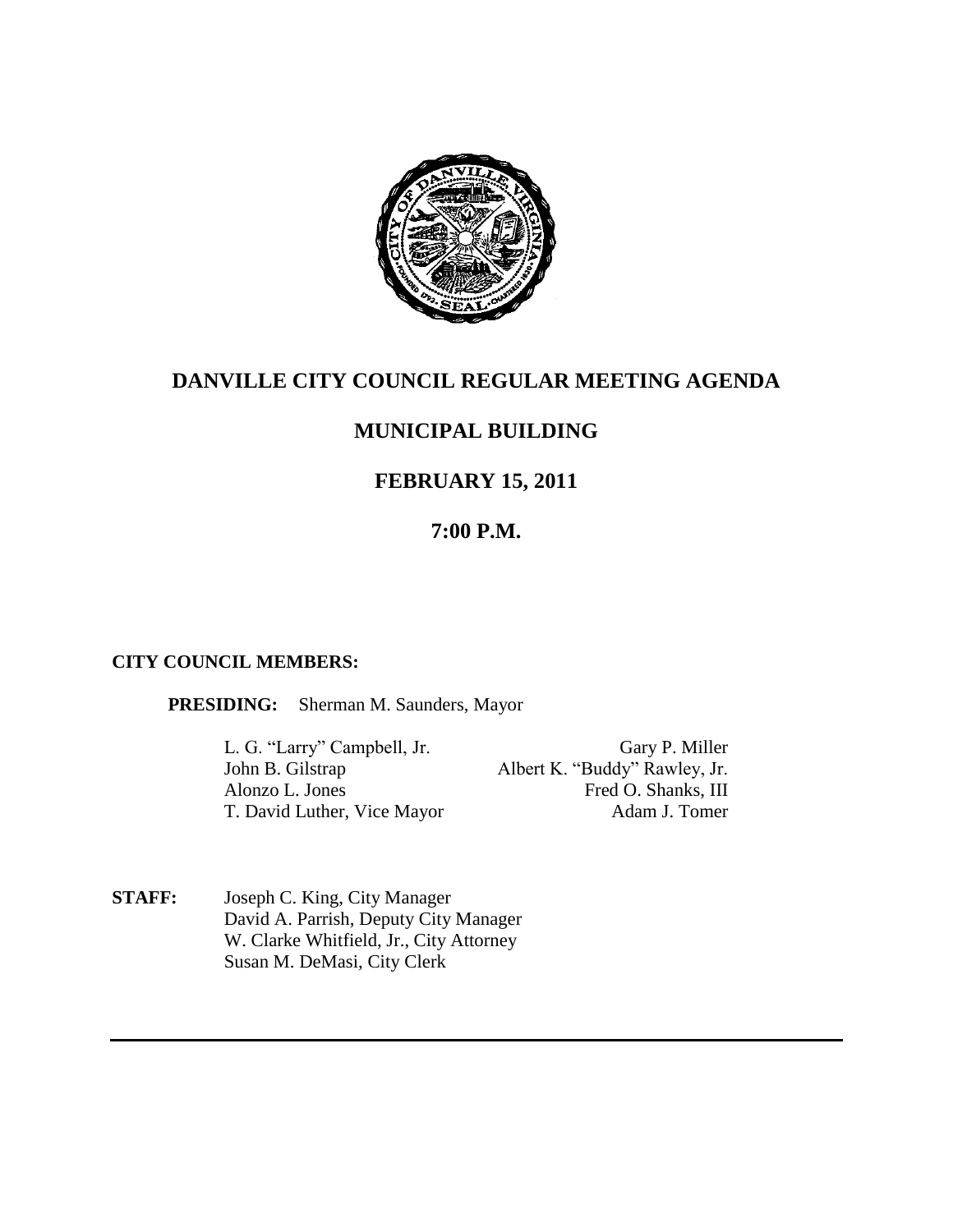### **I. MEETING CALLED TO ORDER**

### **II. ROLL CALL**

**III. INVOCATION** – Council Member Gary P. Miller

### **IV. PLEDGE OF ALLEGIANCE TO THE FLAG**

### **V. ANNOUNCEMENTS AND SPECIAL RECOGNITION**

Introduction of Dr. Laura Gateley, M.D., Acting Director, Danville/Pittsylvania County & Southside Health Departments

### **VI. COMMUNICATIONS FROM VISITORS**

*Citizens who desire to speak on matters not listed on the Agenda will be heard at this time. Citizens who desire to speak on Agenda Items will be heard when the Agenda Item is considered.*

### **VII. OLD BUSINESS**

Consideration of Approval of Minutes for the Regular Council Meeting held on February 1, 2011.

### **VIII. APPOINTMENTS**

Resolution Appointing Bruce Wilson as a Member of the Planning Commission.

### **IX. NEW BUSINESS**

- A. Consideration to Convey the Burton Condominium Parking Lot to the Burton Condominium Owners Association. Council Letter Number 27-11
	- 1. Public Hearing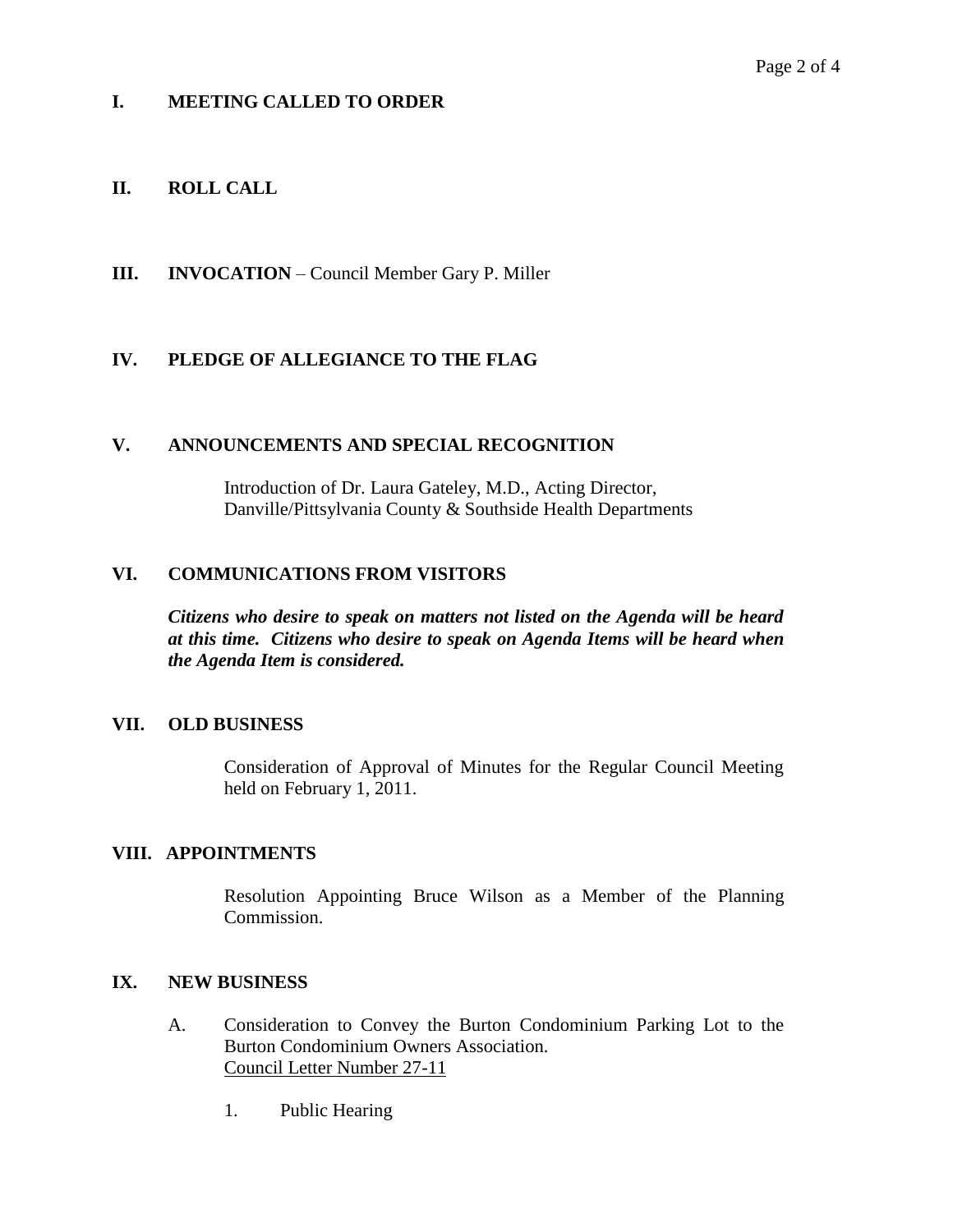- 2. Resolution Authorizing and Approving the City Manager to Convey the Existing Parking Lot Located on the South East Corner of Colquhoun Street and Bridge Street Commonly Known as the Burton Condominium Parking Lot.
- B. Consideration of Amending the Fiscal Year 2011 Budget Appropriation Ordinance to Provide for a Domestic Violence Victim Program Grant from the Commonwealth of Virginia. Council Letter Number 31-11

Ordinance Amending the Fiscal Year 2011 Budget Appropriation Ordinance to Provide for a Grant from the State for a Domestic Violence Victim Program Grant in the Amount of \$40,000 and Appropriating Same. **FIRST READING** 

C. Consideration to Request the Virginia Department of Transportation to Accept the City's Intent to Participate in the Urban Construction Initiative Program.

Council Letter Number 19-11

Resolution of Intent to Join the Virginia Department of Transportation Urban Construction Initiative.

D. Consideration of a Request from Community Housing Partners for U.S. Department of Housing and Urban Development HOME Funds in the Amount of \$175,000 to be Applied Toward the Acquisition and Rehabilitation of Holiday Village Apartments. Council Letter Number 156-10

> Resolution Supporting the Request from Community Housing Partners to Provide U.S. Department of Housing and Urban Development (HUD) HOME Local Match Funds in the Amount of \$175,000 to be Applied Toward the Acquisition and Rehabilitation of Holiday Village Apartments.

E. Consideration of Amending the City's Personnel System Regulations. Council Letter Number 33-11

> Ordinance Amending the Personnel System of the City of Danville, as Amended, Providing for the Classification, Compensation, and Employee Development for Employment Positions of the City.